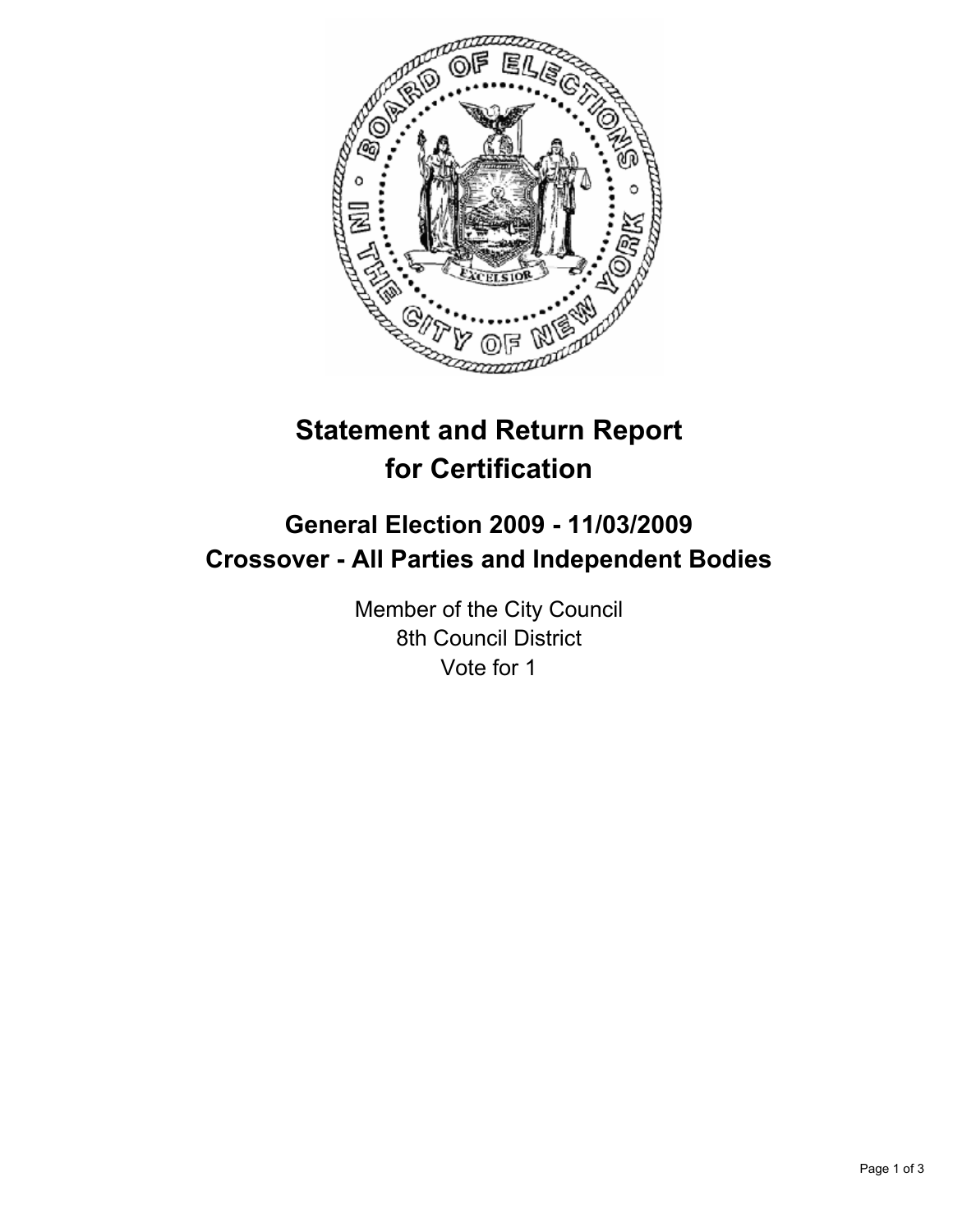

## **New York County**

| PUBLIC COUNTER                           | 22,531 |
|------------------------------------------|--------|
| <b>EMERGENCY</b>                         | 153    |
| ABSENTEE/MILITARY                        | 356    |
| AFFIDAVIT                                | 326    |
| <b>Total Ballots</b>                     | 23,366 |
| MELISSA MARK-VIVERITO (DEMOCRATIC)       | 14,954 |
| MELISSA MARK-VIVERITO (WORKING FAMILIES) | 1,242  |
| NONE (WRITE-IN)                          |        |
| <b>Total Votes</b>                       | 16,197 |
| Unrecorded                               | 7,169  |

### **Bronx County**

| PUBLIC COUNTER                           | 1,625 |
|------------------------------------------|-------|
| <b>EMERGENCY</b>                         |       |
| ABSENTEE/MILITARY                        | 10    |
| AFFIDAVIT                                | 15    |
| <b>Total Ballots</b>                     | 1,651 |
| MELISSA MARK-VIVERITO (DEMOCRATIC)       | 869   |
| MELISSA MARK-VIVERITO (WORKING FAMILIES) | 26    |
| <b>Total Votes</b>                       | 895   |
| Unrecorded                               | 756   |